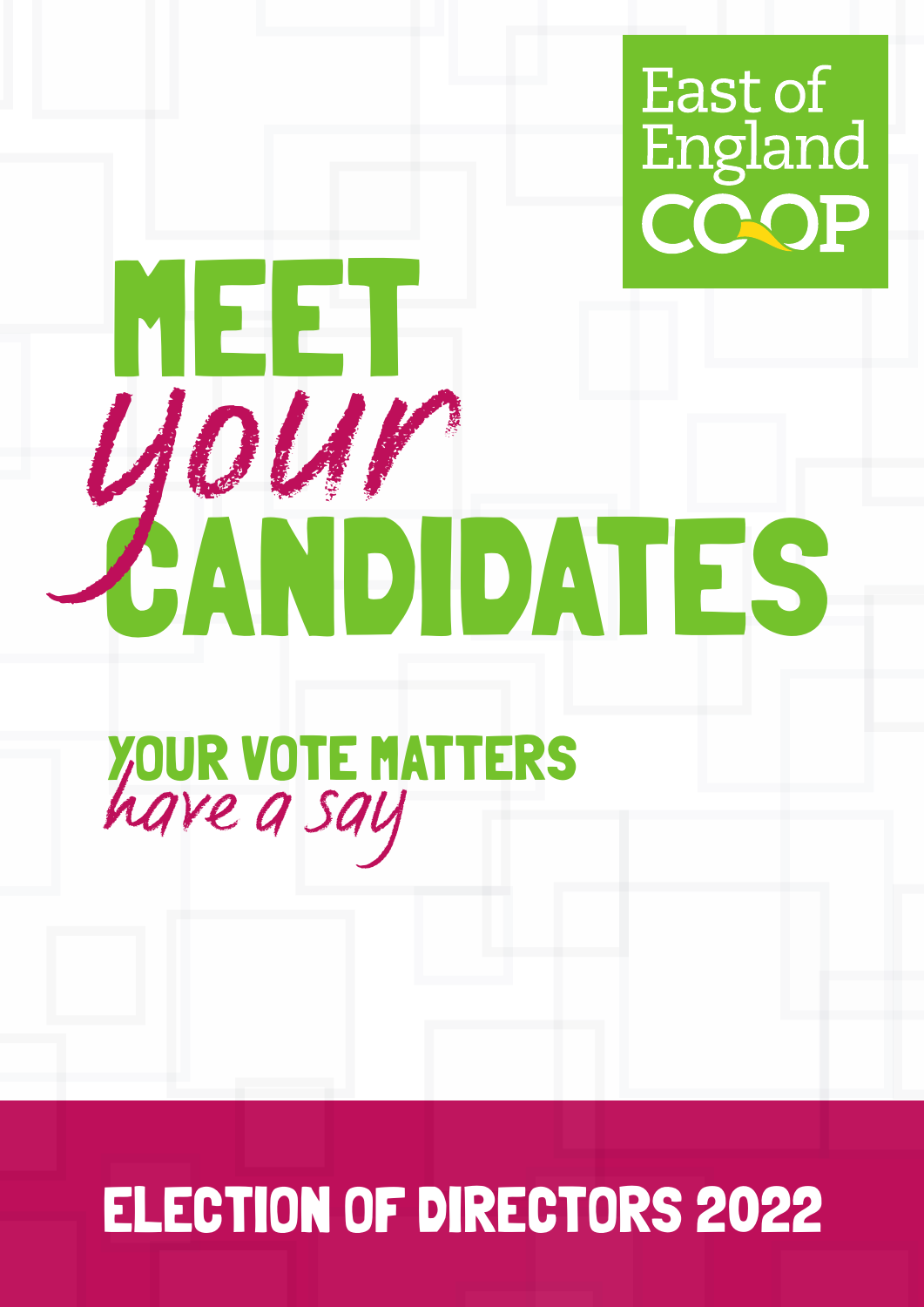This year we have five candidates standing for four vacancies on our Board of Directors, the body responsible for setting policy and strategy and for overseeing its implementation. Please take the time to read the details of the candidates in this leaflet carefully. Once you have made your choice, you can vote on the enclosed ballot paper and return it in the self-addressed envelope or vote online at **www.cesvotes.com/eastofenglandcoop2022.**

**Bev Perkins** I am a problem solver with a conscience, a significant record of success and a keen sense of community purpose.

The results for the Election of Directors 2022 will be announced at our Annual Members' Meeting on 19 May 2022. You can find out more about this event as well as updating your details with us in the leaflet enclosed.

## **Board Information**

The Board has 16 Directors. All are non-Executive. The normal term of office is four years with Directors retiring by rotation each year. To find out more about the current Board of Directors, please visit **www.eastofengland.coop/board**.

As a Director of East of England Co-op, I have served as Chair and Vice-Chair of Membership & Community Engagement, Performance and Remuneration & Search Committees. I represent the EoE Co-op at the Co-op National Members Council and Senate. I work with the Board and Executives to embed our values in business decisions while ensuring the sustainability of our Co-op. I am immensely proud of our campaigns and colleagues and the difference they make to our members and communities throughout the region.

**Sally Chicken** In my many years on this Board, I served as President until 2020, and am currently on the Remuneration and Search committee.

In my community, I have volunteered for 30 years, working with the homeless; founding a festival raising £100,000 for good causes; promoting local services and volunteering; establishing allotments; working as an NHS Community First Responder and as Deputy Mayor.

As Chief Officer of Citizens Advice I enable our partners, staff and volunteers to support and empower the people of Colchester to deal with life's (considerable) challenges. Prior to that I worked for over 25 years in management roles culminating in a Board position.

I hold a Postgraduate Diploma in Strategic Management and a Masters in Environment, Science and Society. As Vice-President of the Co-op Council (2016-2020) my role included responsibility for review of core business strategy, performance, risk management, finance and governance.

Solicitor in 1995 and practiced in Colch am not practicing at the moment. Betw and 2014 I worked for a small, profitabl wholesale business, helping the Finance and running the office while the owners away. Since 2014 I have been a Directo East of England Co-op and since 2018, Vice-President.

I want your support to continue to work to benefit our Co-op (colleagues, members and suppliers) and see our communities become more resilient, grow and prosper.

The following information has been provided by the Secretary:

In addition to my duties, I have been a r of the Performance Review Committee. holds the Leadership Team to account f performance of strategy. It is also the Committee which monitors sustainabil policy and performance. Last Summer, to spend two days at the Centre for Alte Technology in Wales, to learn more abo sustainable practices, building materials developments in renewable energy in or benefit our Co-op.

## **Steve Shaw** Dear Member,



Board service since last AMM (May 2021) Board meetings: 10 out of 10 Remuneration & Search Committee: 8 out of 8



Society Director May 2013 to date

I ask you to vote for me and the other experienced Directors in this election. We've encouraged new talent onto our Board but we also need continuity, especially at this very challenging time coming out of the pandemic. Our Board currently has a good mix of ages, gender balance and length of service.

I would like your Valued votes and supp to be able to return to the Board, to hel Society and community, to shape the East of England Co-op.

I ran my own business for over 15 years I was able to meet many other member society. Like me they are passionate on society is run.

I was on the Board for five years from 2015 on the membership committee and was for the Coop Juniors Theatre Company.

I'm a strong advocate of our Sourced Locally strategy to support the local economy and provide high quality foods that our members want to buy. My priority has been to make our values commercially successful. I have encouraged new food stores, refurbishments and new products. Our funeral business is very long standing and I'm proud of it, and it's great to see our newer Security business flourishing.

Committing to a sensible budget and living within it means we've made careful decisions. At the same time, I have supported investing in new areas to ensure we keep innovating.

**Frank Moxon** I was elected President of this Society 16 months ago, after serving as Chair of the Audit & Risk Committee. I joined the Remuneration and Search Committee in 2021. I also represent our Society on the Board of the Coop Loan Fund. I am an active and collaborative chair and Board-level contributor with the ability to challenge constructively, assist with the successful development and monitoring of strategies, find solutions and deliver results.

I helped launch the Shotley Heritage Charitable Community Benefit Society to buy Shotley Pier for the community. I have supported the formation of Student Co-op homes and Equal Care Co-op which gives care in the community to vulnerable adults.

It's clear there is tremendous pride in our Co-op, let's keep it that way. I hope you will support me to continue.

The following information has been provided by the Secretary:

Board service since last AMM (May 2021) Board meetings: 10 out of 10 Remuneration & Search Committee: 7 out of 8





Society Director May 2018 to date and May 2009 to May 2017

Society Director May 2014 to date

| ed as a<br>ester. I<br>veen 2011<br>le, Suffolk,<br>e Director<br>s were<br>or of the | I am very supportive of the idea of democracy<br>and have been a Parish Councillor since 2011.<br>Since 2019, I have acted jointly with another<br>Councillor as Joint Interim Parish Clerk and sole<br>Responsible Financial Officer. This involves<br>preparing the budget, the documents for internal<br>audit, monitoring compliance with GDPR and<br>working with our Parish Councillors to strengthen<br>our local voice. |
|---------------------------------------------------------------------------------------|---------------------------------------------------------------------------------------------------------------------------------------------------------------------------------------------------------------------------------------------------------------------------------------------------------------------------------------------------------------------------------------------------------------------------------|
| member<br>. This                                                                      | Since 2019 I have been a volunteer at the Ipswich<br>Night-shelter between November and March.                                                                                                                                                                                                                                                                                                                                  |
| for its<br>ity<br>I decided<br>ernative<br>иt<br>ls and<br>rder to                    | I shop at the East of England Co-op and support<br>maintaining the extending the use of local<br>suppliers, improving the quality and content of<br>food and drink and achieving the best outcome<br>for Co-op Members.                                                                                                                                                                                                         |
|                                                                                       | The following information has been provided<br>by the Secretary:                                                                                                                                                                                                                                                                                                                                                                |
|                                                                                       | Board service since last AMM (May 2021)<br>Board meetings: 9 out of 10                                                                                                                                                                                                                                                                                                                                                          |
|                                                                                       | Performance Review Committee: 4 out of 4                                                                                                                                                                                                                                                                                                                                                                                        |
|                                                                                       | I listen to members and staff; I will bring their                                                                                                                                                                                                                                                                                                                                                                               |
| ort<br>p our<br>s, where<br>rs of the<br>how the                                      | concerns to other board members and the<br>Leadership team.                                                                                                                                                                                                                                                                                                                                                                     |
|                                                                                       | The Co-op was set up on ethics and principles,<br>some have changed over the years. Other<br>Business try to be like the society.                                                                                                                                                                                                                                                                                               |
|                                                                                       | All my life I have lived and worked on these ethics<br>and principles, before I knew it was the Co-op way<br>of doing things.                                                                                                                                                                                                                                                                                                   |
| 015, I was<br>s a trustee                                                             |                                                                                                                                                                                                                                                                                                                                                                                                                                 |

I have worked and shopped for Co-op for over 35 years in Suffolk and London.

Society Director May 2015 to November 2020

I have over 30 years' experience as a financial, strategic and corporate governance adviser to companies, from start-ups to over £3 billion in size, in many industry sectors including retail and property. I am or have been, during the last 25 years, a director, trustee or governor of private and quoted companies up to £1.2 billion in size, a professional body, charities up to £30 million by annual turnover and an Essex comprehensive school. I have also chaired a Suffolk fundraising branch of a national charity.

# **Belinda Bulsing** I am married, have two children, qualified



Cooperation, hard work and determination from our colleagues, executives and directors, strongly supported by our members, has enabled the Society to navigate its way through Covid and Brexit. Further challenges ahead will require continuity and flexibility in our management, strategy and tactics while wholeheartedly applying cooperative values and our industry-leading initiatives to serve our members and our community.

I hope you can support me so that I may serve you by continuing to play an active role in ensuring that the East of England Co-op continues to thrive.

The following information has been provided by the Secretary:

Board service since last AMM (May 2021) Board meetings: 10 out of 10 Remuneration & Search Committee: 8 out of 8

Society Director May 2018 to date